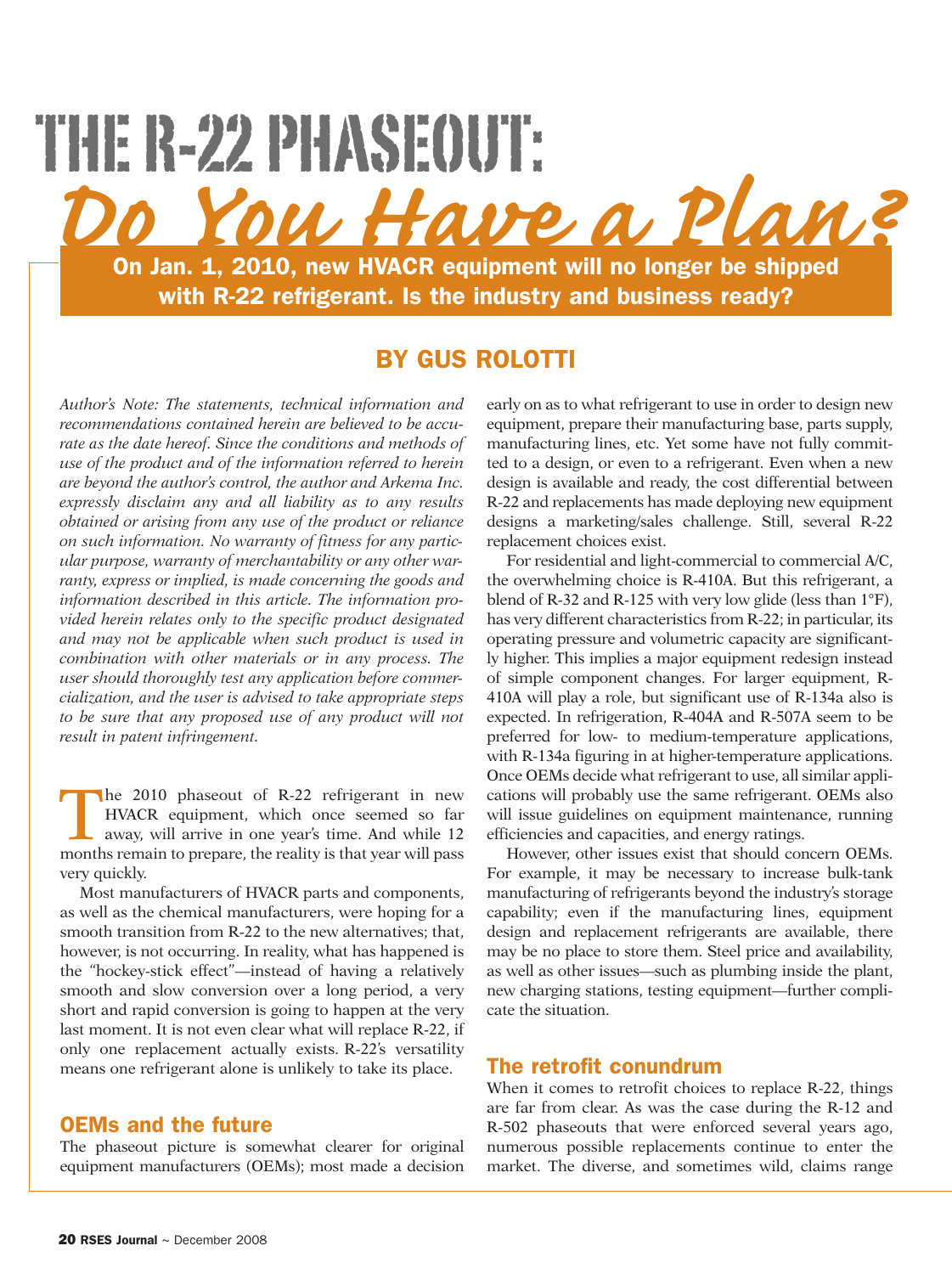from true "drop-ins" to improved capacity and efficiency. Keep in mind that the only refrigerant that truly behaves like R-22 in R-22 equipment *is* R-22. Using any other refrigerant will require compromises; the type of compromises users are willing to make or not make will define, to a great extent, the refrigerant they choose.

Any contractor, facility owner/manager, supermarket chain, etc., also must have a plan to deal with possible R-22 price increases and/or availability issues that may occur given the strict phaseout rules being enforced by the U.S. Environmental Protection Agency (EPA). Equipment owners will have three basic choices: replace the current equipment with new equipment; retrofit existing equipment; or do nothing and continue purchasing R-22 while it is commercially available.

**Replace current R-22 equipment with one of the new OEM-selected equipment alternatives**—This is probably the most costly option, at least in the short term. The advantages are obvious: the best possible systems with the most up-to-date technology designed specifically to fulfill the owner's need, as well as improved efficiency, more capacity and better features than current equipment. But this comes at a fairly high price, so while in some cases this may be the best option, carefully consider cost payback, system availability from OEMs, labor, cost to remodel and other "hidden" costs.

**Retrofitting equipment using one of the refrigerant choices already on the market**—Retrofitting an older system designed for R-22 using a new hydrofluorocarbon (HFC) refrigerant—simply extends the life of that system beyond the phaseout date. A system retrofit is, in essence, a compromise of needs, value, labor and productivity. Before an owner or maintenance contractor decides to head down this road to



solve their "phaseout dilemma," a number of questions should be asked:

**"How much longer will I keep the system?"** The answer should depend on the system's age. Newer equipment may already have all the technology a brand new system would offer, negating the need—or even the advantage—of replacement. Excellent retrofit candidates are systems found in stores slated for redesign; especially if the equipment only needs to last for a few years. For equipment that is neither too old nor too new, review how reliable it is, if significant labor is needed to restore it, how well the system's capacity matches the cooling loads, etc.It could even be possible that the system was fitted with components that would allow the use of a more permanent OEM-type refrigerant.

**"How much work am I willing to put into the retrofit?"** While no true "drop-in" retrofit exists—regardless of the marketing hype and advertisements to that effect—some retrofit refrigerants may be much easier to use. In most cases, a simple retrofit will provide the desired setpoints and maintain capacity—but by sacrificing the unit's efficiency and operating costs. Putting some work into the retrofit may greatly improve system performance—even if using the same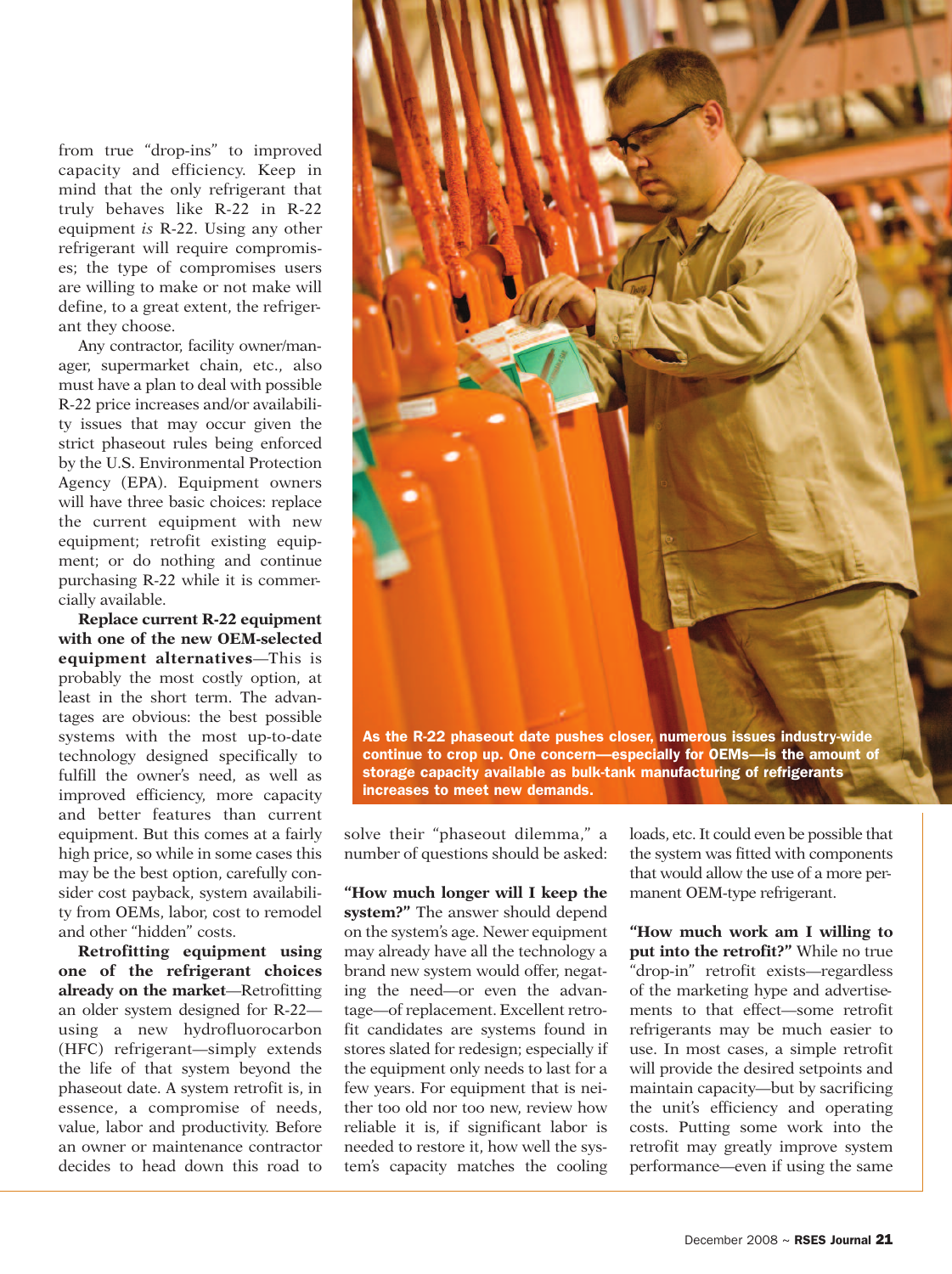## **CURRENT REFRIGERANT RETROFIT OPTIONS AND THEIR BASIC PROPERTIES**

| <b>ASHRAE</b><br><b>Number</b> | <b>Retrofit or</b><br><b>OEM(1)</b> | <b>GWP</b> | <b>Operating</b><br><b>Pressures</b><br>(vs. R-22) | <b>Mass Flow</b><br><b>Rates</b><br>$(vs. R-22)$ | <b>Mineral Oil</b><br>Miscibility <sup>(2)</sup> |  |
|--------------------------------|-------------------------------------|------------|----------------------------------------------------|--------------------------------------------------|--------------------------------------------------|--|
| $R-22$                         | <b>OEM</b>                          | 1500       |                                                    |                                                  | Poor                                             |  |
| <b>R-404A</b>                  | <b>OEM</b>                          | 3260       | <b>Higher</b>                                      | <b>Higher</b>                                    | <b>Very Poor</b>                                 |  |
| <b>R-407A</b>                  | <b>Retrofit</b>                     | 1770       | Higher                                             | <b>Slightly Higher</b>                           | <b>Very Poor</b>                                 |  |
| <b>R-407C</b>                  | <b>OEM</b>                          | 1525       | <b>Slightly Higher</b>                             | <b>Similar</b>                                   | <b>Very Poor</b>                                 |  |
| <b>R-410A</b>                  | <b>OEM</b>                          | 44         | <b>Higher</b>                                      | <b>Lower</b>                                     | <b>Very Poor</b>                                 |  |
| <b>R-417A</b>                  | <b>Retrofit</b>                     | 1950       | <b>Lower</b>                                       | <b>Higher</b>                                    | <b>Very Poor</b>                                 |  |
| <b>R-421A</b>                  | <b>Retrofit</b>                     | 2170       | <b>Slightly Lower</b>                              | <b>Slightly Lower</b>                            | <b>Very Poor</b>                                 |  |
| <b>R-422A</b>                  | <b>Retrofit</b>                     | 2530       | Higher                                             | <b>Higher</b>                                    | Poor                                             |  |
| <b>R-422B</b>                  | <b>Retrofit</b>                     | 2080       | <b>Slightly Lower</b>                              | <b>Slightly Lower</b>                            | Poor                                             |  |
| <b>R-422C</b>                  | <b>Retrofit</b>                     | 2490       | <b>Higher</b>                                      | <b>Higher</b>                                    | Poor                                             |  |
| <b>R-422D</b>                  | <b>Retrofit</b>                     | 2230       | <b>Similar</b>                                     | <b>Similar</b>                                   | Poor                                             |  |
| <b>R-424A</b>                  | <b>Retrofit</b>                     | 2020       | Lower                                              | Lower                                            | <b>Very Poor</b>                                 |  |
| <b>R-427A</b>                  | <b>Retrofit</b>                     | 1830       | <b>Similar</b>                                     | <b>Similar</b>                                   | Poor                                             |  |
| <b>R-428A</b>                  | <b>Retrofit</b>                     | 3060       | <b>Higher</b>                                      | <b>Higher</b>                                    | Poor                                             |  |
| <b>R-434A</b>                  | <b>Retrofit</b>                     | 2660       | <b>Higher</b>                                      | <b>Higher</b>                                    | Poor                                             |  |
| <b>R-507A</b>                  | <b>OEM</b>                          | 3300       | <b>Higher</b>                                      | <b>Higher</b>                                    | <b>Very Poor</b>                                 |  |

(1) Refers to the original marketing intention for the product. There is really no technical reason why an OEM refrigerant couldn't be used for retrofits or vice versa (2) Poor means that its use with MO is possible, but in systems with good oil circulation. Very Poor means that POE oil is highly recommended.

## R **OF LEADING REFRIGERANTS COMPARING PERFORMANCE**

|                       | $R-22$             | <b>R-404A</b>    | R-407C        | <b>R-407A</b> | <b>R-422D</b> | <b>R-427A</b> |
|-----------------------|--------------------|------------------|---------------|---------------|---------------|---------------|
| Capacity (BTU/hr)     | 13746              | 12450            | 12891         | 13375         | 10431         | 12020         |
|                       | (100%)             | (90.6%)          | $(93.8\%)$    | (97.3%)       | (75.9%)       | (87.4%)       |
| C <sub>0.8</sub>      | 1.42               | 1.18             | 1.34          | 1.34          | 1.14          | 1.31          |
|                       | (100%)             | (83%)            | $(94.4\%)$    | $(94.4\%)$    | (80.3%)       | (92.3%)       |
| Mass Flow (lb/min)    | 3.53               | 4.67             | 3.46          | 3.90          | 4.11          | 3.42          |
|                       | (100%)             | (132.3%)         | (98%)         | (110.5%)      | (116.4%)      | $(96.9\%)$    |
| Discharge Temp (°F)   | 217                | 179              | 193           | 192           | 170           | 189           |
|                       | $(0^{\circ}F)$     | $(.38^{\circ}F)$ | $(-24°F)$     | $(-25°F)$     | (.47°F)       | $(-28°F)$     |
| <b>Discharge Pres</b> | 211                | 256              | 223           | 242           | 214           | 214           |
| (psig)                | $(0 \text{ psig})$ | $(+45)$ psig)    | $(+11)$ psig) | $(+31)$ psig) | $(+3)$ psig)  | $(+3)$ psig)  |

Data obtained from equipment testing under controlled conditions at 80°F ambient and 30°F box, with R-22 TXV and optimized charge amounts.

retrofit refrigerant. This improvement may occur by replacing the current oil with a more miscible oil; internally cleaning the system of excess oil from years of service; or even replacing a thermal expansion valve (TXV) due to a higher mass flow rate requirement of the refrigerant. The labor costs to achieve this, however, may be higher.

**"What are my criteria for a retrofit—low global-warming potential (GWP) or zero ozone-depleting potential (ODP)—or are there other factors as well?"** Many possible R-22 replacements, while being zero ODP as mandated, have either a slightly higher to a much higher GWP than R-22. In many cases, well-intentioned companies with a "green" mandate will look to replace R-22 with a retrofit refrigerant without factoring in that the replacement may have a higher GWP and provide poorer efficiency—a combination worse from an environmental perspective than keeping R-22 in the system. A sensible approach is to review both efficiency match and GWP ratings when looking to replace refrigerants, which may help weed out many poor candidates.

**"Is refrigerant cost alone my main concern?"** While in general it should not be, in some instances this may be the case. Keep in mind that while a great number of retrofit alternatives may help keep the prices down today, more permanent refrigerants—which may be higher-priced today—may trend downward in cost and make more sense in the future.

### **Performance and properties**

OEM or retrofit refrigerant selection should be based on whether the refrigerant is intended as a permanent solution for new equipment, or as a temporary replacement for older equipment that is using R-22. That is because most refrigerants labeled as OEM—R-404A, for example—also could be used in a retrofit situation if all necessary considerations for conversion (oil compatibility, TXV sizing, etc.) are taken into account. Retrofit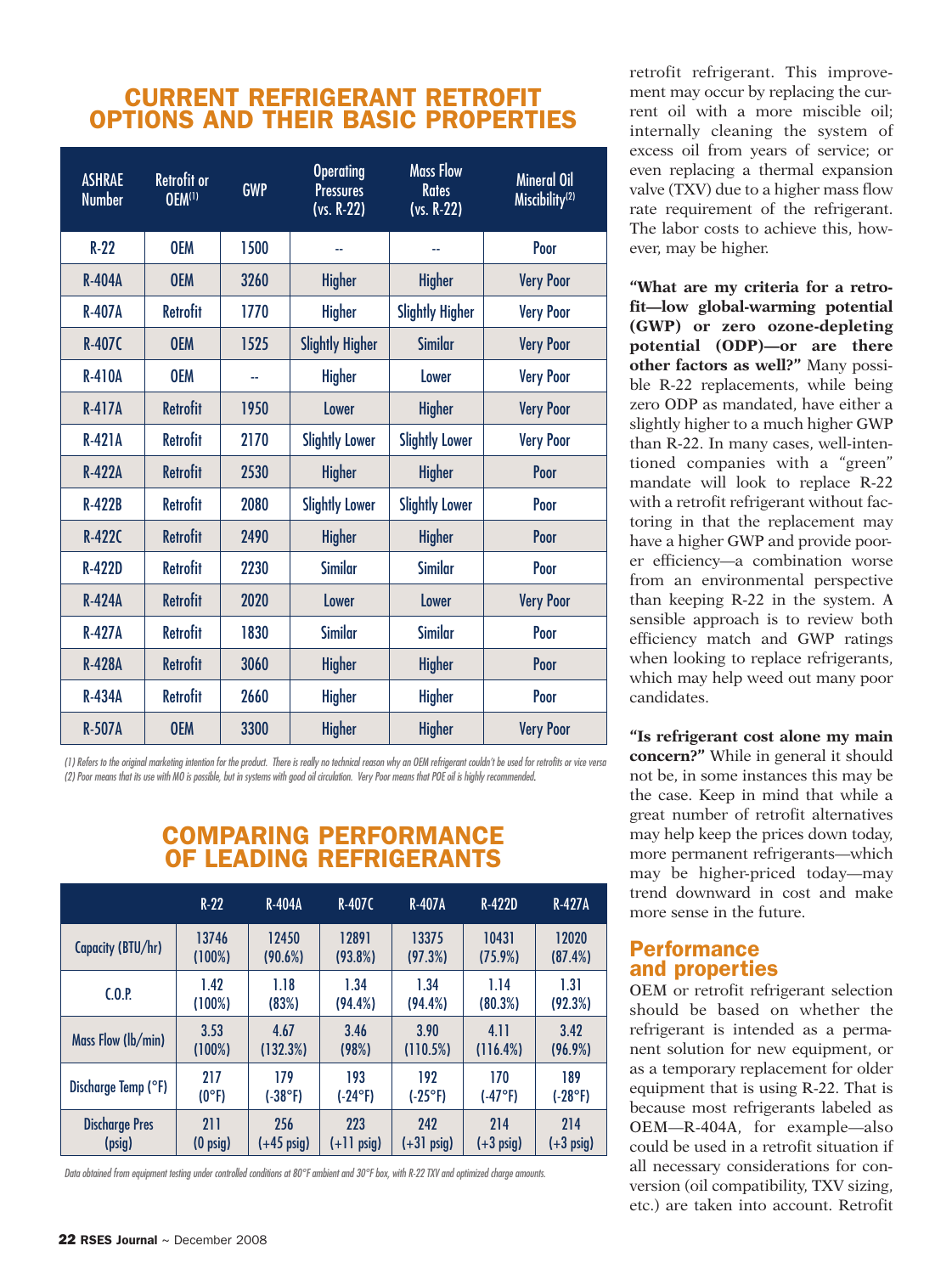refrigerants are designed to make the retrofit process simpler, but are by no means the only choices.

The table "Comparing Performance of Leading Refrigerants" compares performance data for some of the leading refrigerants in the market today. The industry lab data was obtained using R-22 equipment simulating a retrofit, with only the amount of the charge being optimized on each case. The values indicate the percentage difference between R-22 and the alternative for the specific property, or the actual difference in the cases of temperature and pressure.

The aforementioned table gives a glimpse into some of the data and properties that need consideration when selecting a retrofit refrigerant. For example, while R-404A provides one of the highest capacity ratios compared to R-22, its discharge pressure will increase by 45 psig, which may make it unusable in some equipment. Also, the data is specific to the conditions listed; however, in some



**R-22's versatility likely means no one refrigerant will serve as a replacement, and new refrigerants will pose new sets of issues for technicians. For example R-410A, shown here on a charging line at a refrigerant manufacturing plant, has much higher operating pressure and volumetric capacity that R-22 requireing different system components and measurement tools.**

## Any Refrigerant. Any Place. Any Time.<sup>®</sup>



**Circle Reader Service No. 73**